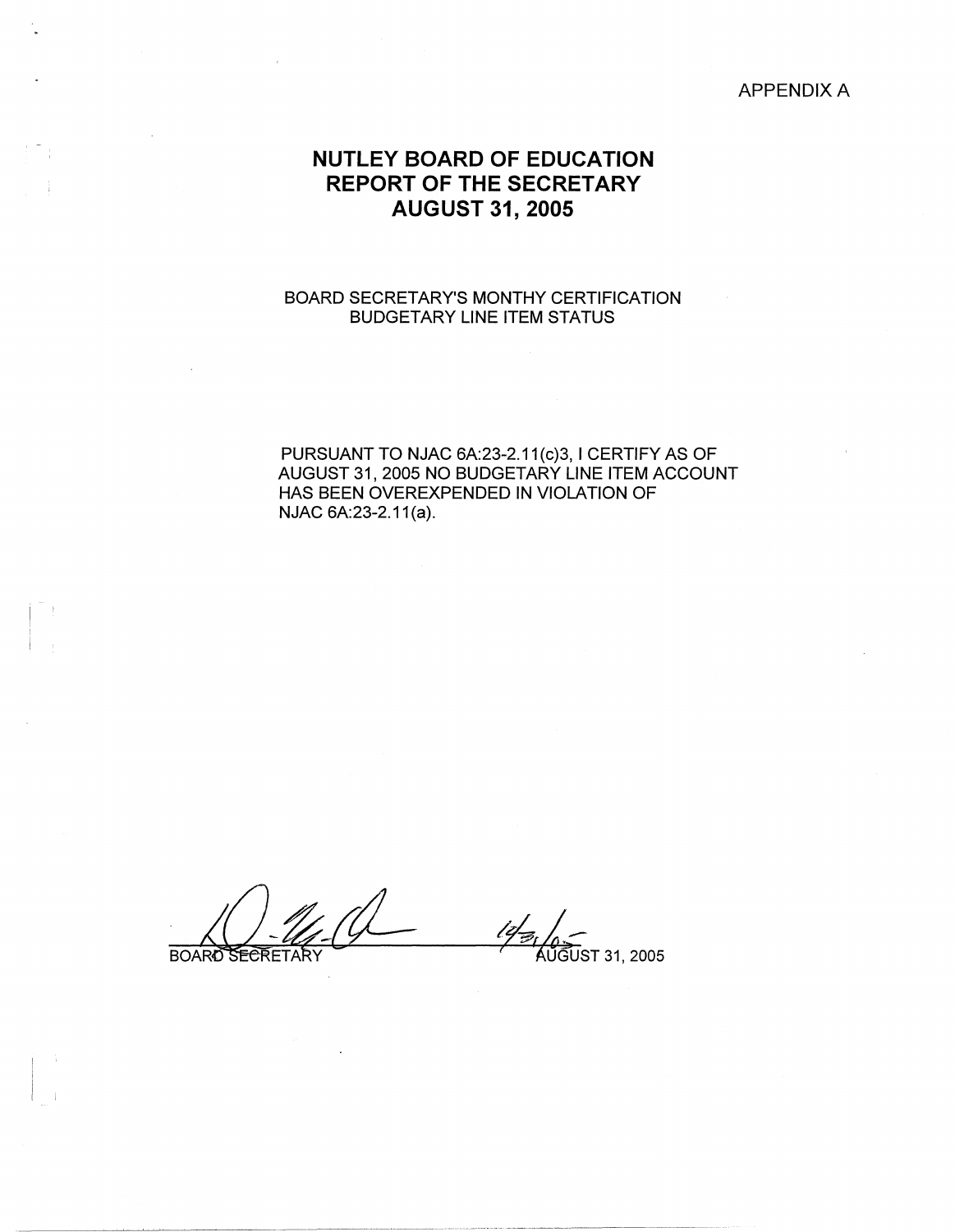| <b>Board Sec Report</b> |                             | <b>Nutley Board of Education</b>             |                                    |                  | 10/31/05        |
|-------------------------|-----------------------------|----------------------------------------------|------------------------------------|------------------|-----------------|
| <b>Starting date</b>    | 7/1/05                      | Ending date 8/31/05                          |                                    | <b>Fund: 10</b>  |                 |
|                         | Assets:                     |                                              | <b>Assets and Resources</b>        |                  |                 |
| 101                     | Cash in bank                |                                              |                                    |                  | \$2,842,698.86  |
| $102 - 106$             | Cash Equivalents            |                                              |                                    |                  | \$2,100.00      |
| 111                     | Investments                 |                                              |                                    |                  | \$0.00          |
| 116                     | Capital Reserve Account     |                                              |                                    |                  | \$97,334.40     |
| 121                     | Tax levy Receivable         |                                              |                                    |                  | \$0.00          |
|                         | Accounts Receivable:        |                                              |                                    |                  |                 |
| 132                     | Interfund                   |                                              |                                    | \$8,234.85       |                 |
| 141                     |                             | Intergovernmental - State                    |                                    | (\$0.88)         |                 |
| 142                     |                             | Intergovernmental - Federal                  |                                    | \$0.00           |                 |
| 143                     |                             | Intergovernmental - Other                    |                                    | \$3,914.30       |                 |
| 153, 154                |                             | Other (net of estimated uncollectable of \$  |                                    | \$890.84         | \$13,039.11     |
|                         | Loans Receivable:           |                                              |                                    |                  |                 |
| 131                     | Interfund                   |                                              |                                    | \$0.00           |                 |
| 151, 152                |                             | Other (Net of estimated uncollectable of \$_ |                                    | \$0.00           | \$0.00          |
|                         | <b>Other Current Assets</b> |                                              |                                    |                  | \$0.00          |
|                         | <b>Resources:</b>           |                                              |                                    |                  |                 |
| 301                     | <b>Estimated revenues</b>   |                                              |                                    | \$45,479,462.00  |                 |
| 302                     |                             | Less revenues                                |                                    | (\$3,529,303.46) | \$41,950,158.54 |
|                         |                             | <b>Total assets and resources</b>            |                                    |                  | \$44,905,330.91 |
|                         |                             |                                              | <b>Liabilities and fund equity</b> |                  |                 |
|                         | Liabilities:                |                                              |                                    |                  |                 |
|                         |                             |                                              |                                    |                  |                 |
| 411                     |                             | Intergovernmental accounts payable - state   |                                    |                  | \$0.00          |

|                               | <b>Total liabilities</b>  | \$60,956.36 |
|-------------------------------|---------------------------|-------------|
| $\frac{1}{2}$ , $\frac{1}{2}$ |                           |             |
|                               | Other current liabilities | \$59,029.34 |
| 481                           | Deferred revenues         | \$0.00      |
| 451                           | Loans payable             | \$0.00      |
| 431                           | Contracts payable         | \$0.00      |
| 421                           | Accounts payable          | \$1,927.02  |
|                               |                           |             |

 $\mathcal{L}^{\text{max}}_{\text{max}}$  , where  $\mathcal{L}^{\text{max}}_{\text{max}}$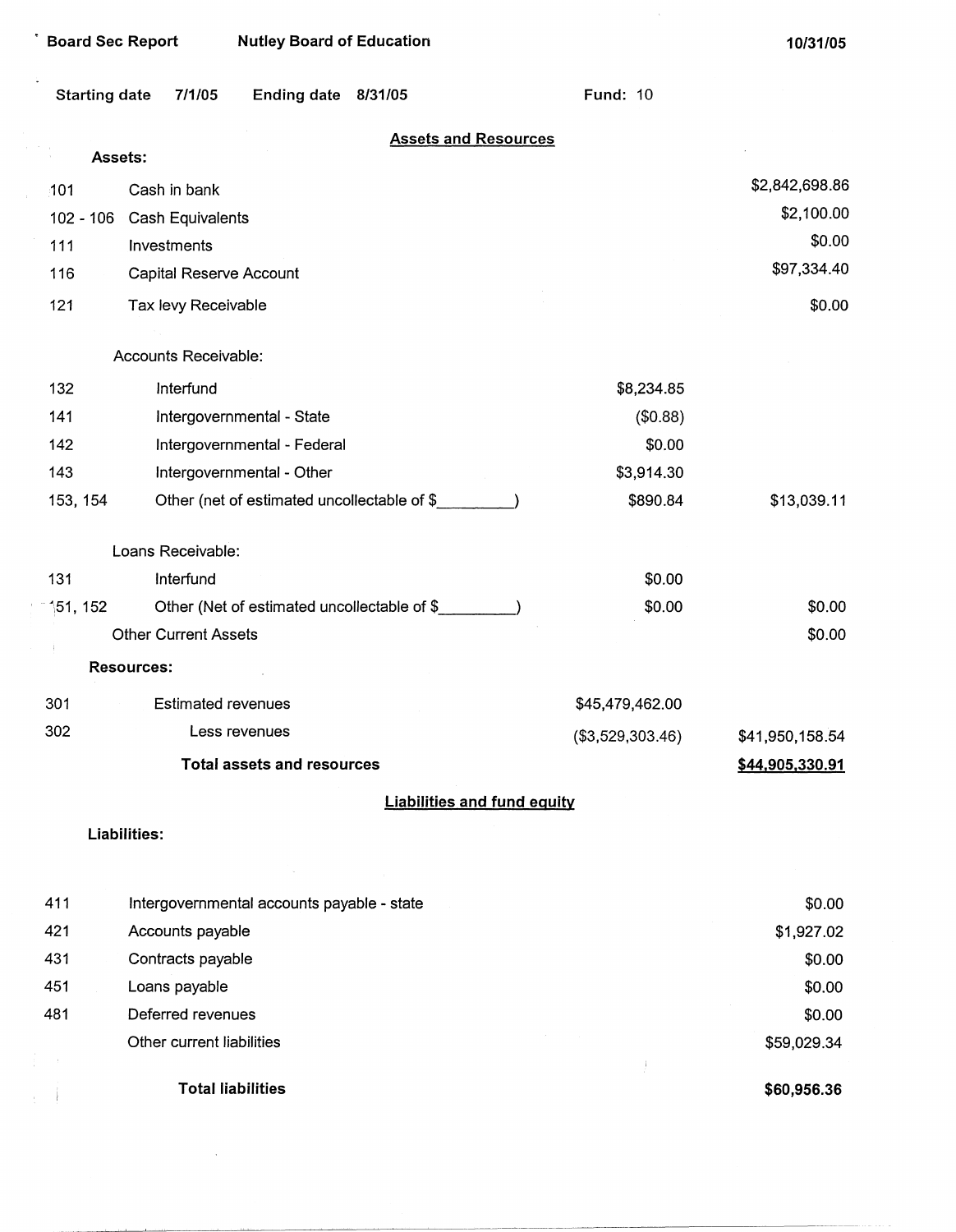| <b>Nutley Board of Education</b><br><b>Board Sec Report</b> |                           |                                                 | 10/31/05                                               |                   |                  |                   |
|-------------------------------------------------------------|---------------------------|-------------------------------------------------|--------------------------------------------------------|-------------------|------------------|-------------------|
| <b>Starting date</b>                                        | 7/1/05                    | <b>Ending date</b>                              | 8/31/05                                                |                   | <b>Fund: 10</b>  |                   |
| <b>Fund Balance:</b>                                        |                           |                                                 |                                                        |                   |                  |                   |
| Appropriated:                                               |                           |                                                 |                                                        |                   |                  |                   |
| 753,754                                                     |                           | Reserve for encumbrances                        |                                                        |                   | \$36,812,082.02  |                   |
| 761                                                         |                           | Capital reserve account - July                  |                                                        |                   | \$96,659.91      |                   |
| 604                                                         |                           | Add: Increase in capital reserve                |                                                        |                   | \$0.00           |                   |
| 307                                                         |                           |                                                 | Less: Budgeted w/d from capital reserve eligible costs |                   | \$0.00           |                   |
| 309                                                         |                           |                                                 | Less: Budgeted w/d from capital reserve excess costs   |                   | \$0.00           | \$96,659.91       |
| 762                                                         |                           | Adult education programs                        |                                                        |                   | \$0.00           |                   |
| 751,752,76x                                                 | Other reserves            |                                                 |                                                        |                   | \$0.00           |                   |
| 601                                                         | Appropriations            |                                                 |                                                        | \$45,736,412.38   |                  |                   |
| 602                                                         |                           | Less: Expenditures                              | (\$2,580,921.83)                                       |                   |                  |                   |
|                                                             |                           | Encumbrances                                    | (\$36,812,082.02)                                      | (\$39,393,003.85) | \$6,343,408.53   |                   |
|                                                             | <b>Total appropriated</b> |                                                 |                                                        |                   | \$43,252,150.46  |                   |
| Unappropriated:                                             |                           |                                                 |                                                        |                   |                  |                   |
| 770                                                         |                           | Fund balance, July 1                            |                                                        |                   | \$1,828,656.09   |                   |
| 303                                                         |                           | <b>Budgeted fund balance</b>                    |                                                        |                   | (\$236,432.00)   |                   |
|                                                             | Total fund balance        |                                                 |                                                        |                   |                  | \$44,844,374.55   |
|                                                             |                           | <b>Total liabilities and fund equity</b>        |                                                        |                   |                  | \$44,905,330.91   |
|                                                             |                           | <b>Recapitulation of Budgeted Fund Balance:</b> |                                                        |                   |                  |                   |
|                                                             |                           |                                                 |                                                        | <b>Budgeted</b>   | <b>Actual</b>    | <b>Variance</b>   |
| Appropriations                                              |                           |                                                 |                                                        | \$45,736,412.38   | \$39,393,003.85  | \$6,343,408.53    |
| Revenues                                                    |                           |                                                 |                                                        | (\$45,479,462.00) | (\$3,529,303.46) | (\$41,950,158.54) |
| Subtotal                                                    |                           |                                                 |                                                        | \$256,950.38      | \$35,863,700.39  | (\$35,606,750.01) |

Change in capital reserve account:

| Critaing in Capital reserve account. |               |                 |                   |
|--------------------------------------|---------------|-----------------|-------------------|
| Plus - Increase in reserve           | \$0.00        | \$674.49        | (\$674.49)        |
| Less - Withdrawal from reserve       | \$0.00        | \$0.00          |                   |
| Subtotal                             | \$256,950.38  | \$35,864,374.88 | (\$35,607,424.50) |
| Less: Adjustment for prior year      | (\$20,518.38) | (\$20,518.38)   |                   |
| Budgeted fund balance                | \$236,432.00  | \$35,843,856.50 | (\$35,607,424.50) |

Prepared and submitted by:

᠘ Board Secretary

 $\frac{1}{2}$  Date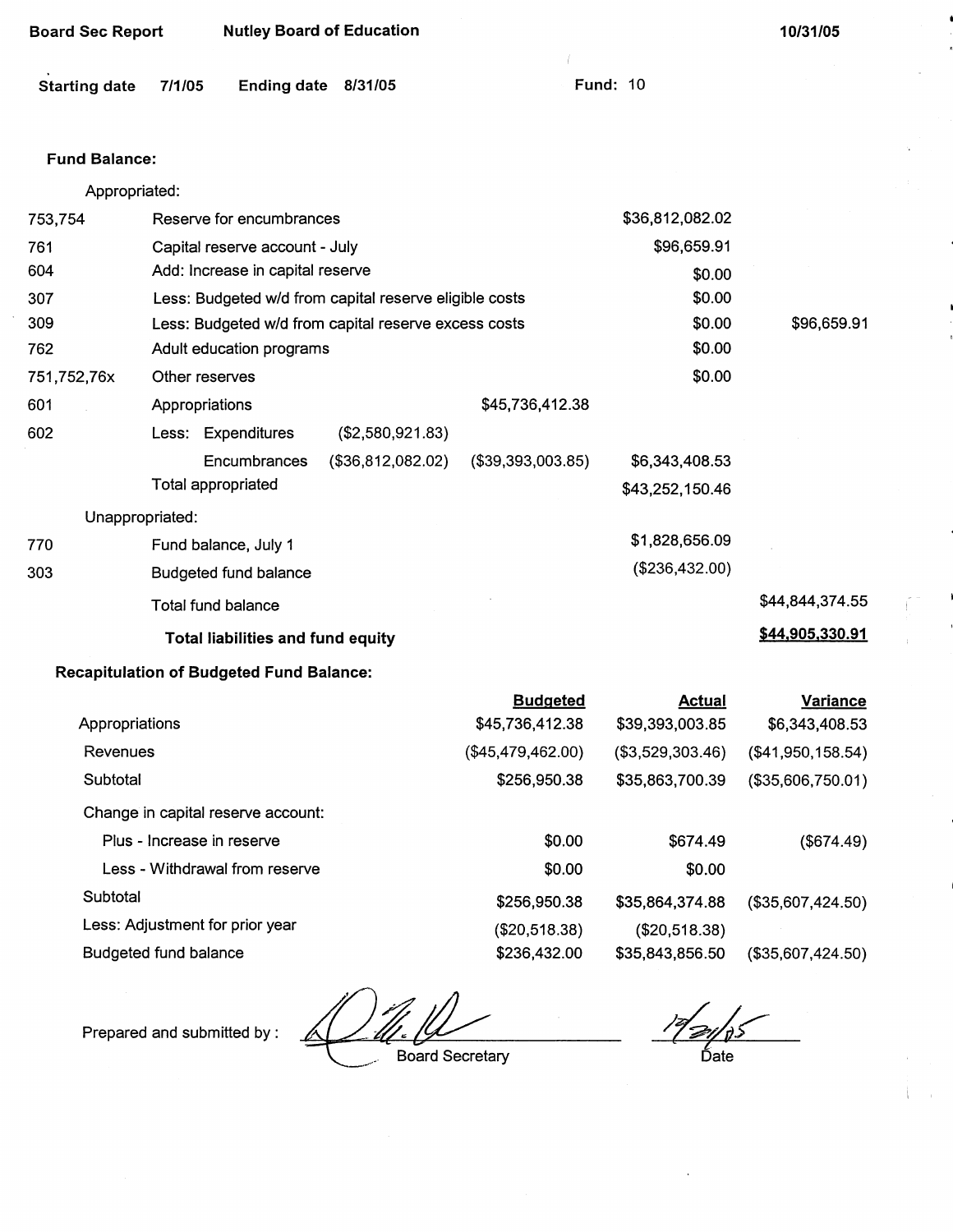| <b>Board Sec Report</b>    |                             | <b>Nutley Board of Education</b>            |                                             |                                    | 10/31/05       |
|----------------------------|-----------------------------|---------------------------------------------|---------------------------------------------|------------------------------------|----------------|
| <b>Starting date</b>       | 7/1/05                      | Ending date 8/31/05                         |                                             | <b>Fund: 20</b>                    |                |
| Assets:                    |                             |                                             | <b>Assets and Resources</b>                 |                                    |                |
| 101                        | Cash in bank                |                                             |                                             |                                    | \$139,300.42   |
| $102 - 106$                | Cash Equivalents            |                                             |                                             |                                    | \$0.00         |
| 111<br>$\hat{\mathcal{A}}$ | Investments                 |                                             |                                             |                                    | \$0.00         |
| 116                        | Capital Reserve Account     |                                             |                                             |                                    | \$0.00         |
| 121                        | Tax levy Receivable         |                                             |                                             |                                    | \$0.00         |
|                            | Accounts Receivable:        |                                             |                                             |                                    |                |
| 132                        | Interfund                   |                                             |                                             | \$0.00                             |                |
| 141                        |                             | Intergovernmental - State                   |                                             | \$694.07                           |                |
| 142                        |                             | Intergovernmental - Federal                 |                                             | \$440.96                           |                |
| 143                        |                             | Intergovernmental - Other                   |                                             | \$0.00                             |                |
| 153, 154                   |                             | Other (net of estimated uncollectable of \$ |                                             | \$0.00                             | \$1,135.03     |
|                            | Loans Receivable:           |                                             |                                             |                                    |                |
| 131                        | Interfund                   |                                             |                                             | \$0.00                             |                |
| 151, 152                   |                             |                                             | Other (Net of estimated uncollectable of \$ | \$0.00                             | \$0.00         |
|                            | <b>Other Current Assets</b> |                                             |                                             |                                    | \$0.00         |
|                            | <b>Resources:</b>           |                                             |                                             |                                    |                |
| 301                        | <b>Estimated revenues</b>   |                                             |                                             | \$1,221,270.00                     |                |
| 302                        |                             | Less revenues                               |                                             | (\$60,417.00)                      | \$1,160,853.00 |
|                            |                             | <b>Total assets and resources</b>           |                                             |                                    | \$1,301,288.45 |
|                            |                             |                                             |                                             | <b>Liabilities and fund equity</b> |                |
|                            | Liabilities:                |                                             |                                             |                                    |                |
|                            |                             |                                             |                                             |                                    |                |
| 411                        |                             | Intergovernmental accounts payable - state  |                                             |                                    | \$114.47       |
| 421                        | Accounts payable            |                                             |                                             |                                    | \$0.20         |
| 431                        | Contracts payable           |                                             |                                             |                                    | \$0.00         |
| 451                        | Loans payable               |                                             |                                             |                                    | \$0.00         |
| 481                        | Deferred revenues           |                                             |                                             |                                    | \$155,676.48   |
|                            | Other current liabilities   |                                             |                                             |                                    | \$257.80       |

**Total liabilities** 

x

Ť

 $\frac{1}{4}$ Ĵ.

**\$156,048.95** 

 $\bar{\chi}$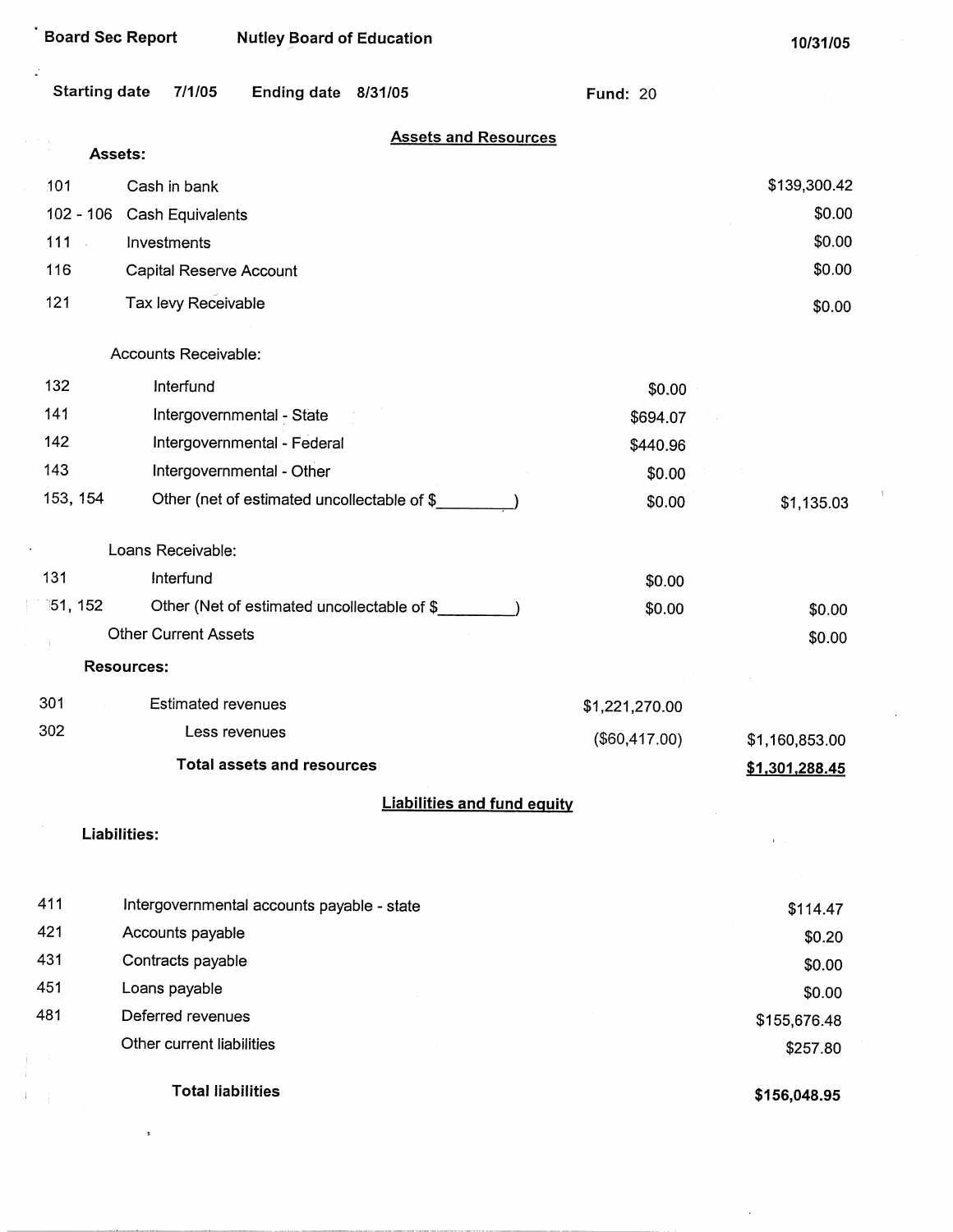| <b>Starting date</b> | 7/1/05                     | Ending date 8/31/05                             |                                                        |                  | <b>Fund: 20</b> |                  |
|----------------------|----------------------------|-------------------------------------------------|--------------------------------------------------------|------------------|-----------------|------------------|
| <b>Fund Balance:</b> |                            |                                                 |                                                        |                  |                 |                  |
| Appropriated:        |                            |                                                 |                                                        |                  |                 |                  |
| 753,754              |                            | Reserve for encumbrances                        |                                                        |                  | \$47,258.52     |                  |
| 761                  |                            | Capital reserve account - July                  |                                                        |                  | \$0.00          |                  |
| 604                  |                            | Add: Increase in capital reserve                |                                                        |                  | \$0.00          |                  |
| 307                  |                            |                                                 | Less: Budgeted w/d from capital reserve eligible costs |                  | \$0.00          |                  |
| 309                  |                            |                                                 | Less: Budgeted w/d from capital reserve excess costs   |                  | \$0.00          | \$0.00           |
| 762                  |                            | Adult education programs                        |                                                        |                  | \$0.00          |                  |
| 751,752,76x          | Other reserves             |                                                 |                                                        |                  | \$0.00          |                  |
| 601                  | Appropriations             |                                                 |                                                        | \$1,305,753.21   |                 |                  |
| 602                  | Less: Expenditures         |                                                 | (\$76,030.50)                                          |                  |                 |                  |
|                      |                            | Encumbrances                                    | (\$47,258.52)                                          | (\$123,289.02)   | \$1,182,464.19  |                  |
|                      | <b>Total appropriated</b>  |                                                 |                                                        |                  | \$1,229,722.71  |                  |
|                      | Unappropriated:            |                                                 |                                                        |                  |                 |                  |
| 770                  | Fund balance, July 1       |                                                 |                                                        |                  | \$0.00          |                  |
| 303                  |                            | <b>Budgeted fund balance</b>                    |                                                        |                  | (\$84,483.21)   |                  |
|                      | Total fund balance         |                                                 |                                                        |                  |                 | \$1,145,239.50   |
|                      |                            | <b>Total liabilities and fund equity</b>        |                                                        |                  |                 | \$1,301,288.45   |
|                      |                            | <b>Recapitulation of Budgeted Fund Balance:</b> |                                                        |                  |                 |                  |
|                      |                            |                                                 |                                                        | <b>Budgeted</b>  | <b>Actual</b>   | <b>Variance</b>  |
| Appropriations       |                            |                                                 |                                                        | \$1,305,753.21   | \$123,289.02    | \$1,182,464.19   |
| Revenues             |                            |                                                 |                                                        | (\$1,221,270.00) | $(\$60,417.00)$ | (\$1,160,853.00) |
| Subtotal             |                            |                                                 |                                                        | \$84,483.21      | \$62,872.02     | \$21,611.19      |
|                      |                            | Change in capital reserve account:              |                                                        |                  |                 |                  |
|                      | Plus - Increase in reserve |                                                 |                                                        | \$0.00           | \$0.00          | \$0.00           |
|                      |                            | Less - Withdrawal from reserve                  |                                                        | \$0.00           | \$0.00          |                  |

Subtotal

Less: Adjustment for prior year

Board Sec Report Nutley Board of Education

Budgeted fund balance

Prepared and submitted by :

Board Secretary

\$84,483.21

\$0.00 \$84,483.21

*( l*  Date

\$21,611.19

\$21,611.19

**10/31/05** 

\$62,872.02

\$0.00 \$62,872.02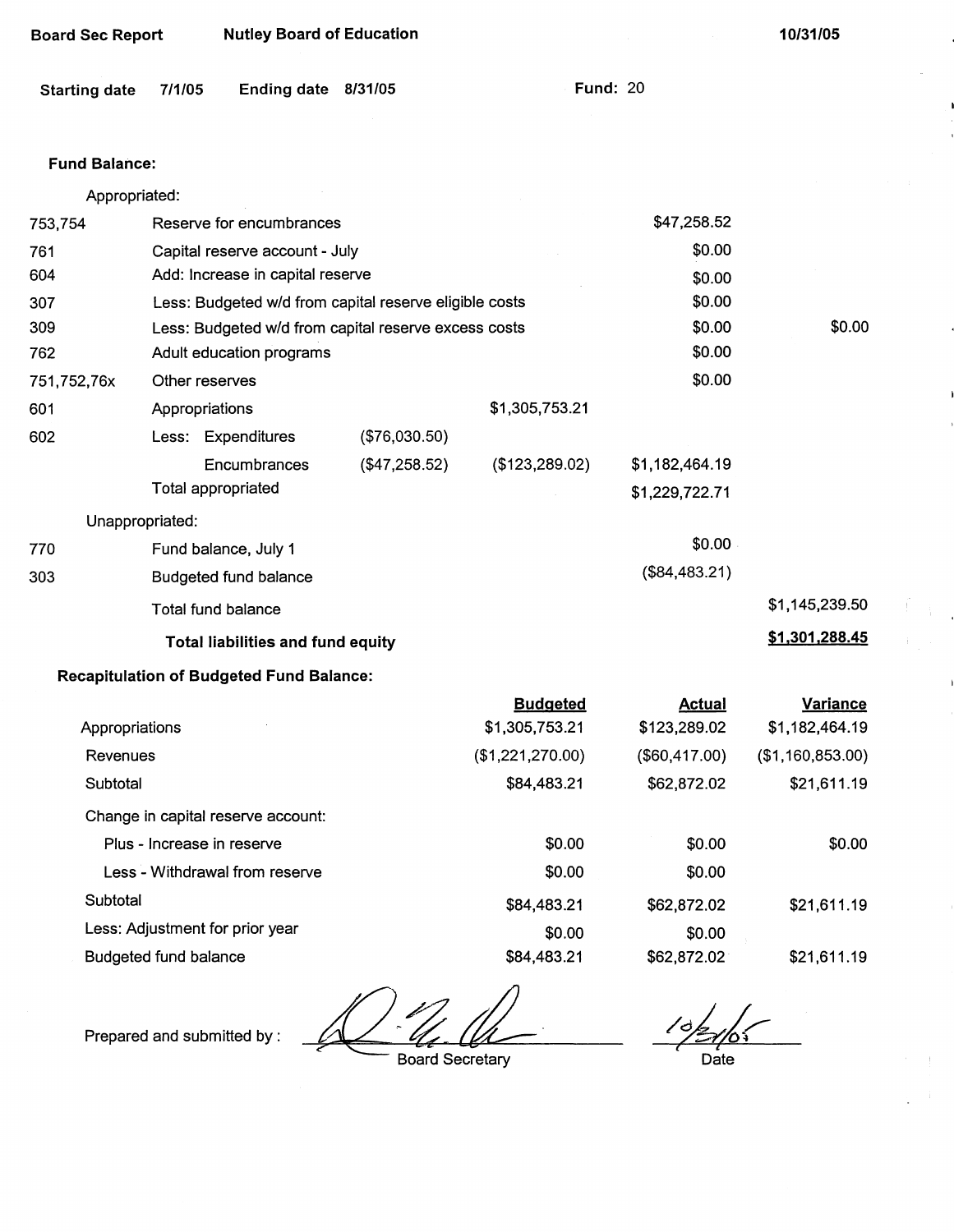| <b>Board Sec Report</b> | <b>Nutley Board of Education</b>            |                                    |                 | 10/31/05        |
|-------------------------|---------------------------------------------|------------------------------------|-----------------|-----------------|
| <b>Starting date</b>    | 7/1/05<br>Ending date 8/31/05               |                                    | <b>Fund: 30</b> |                 |
|                         | Assets:                                     | <b>Assets and Resources</b>        |                 |                 |
| 101                     | Cash in bank                                |                                    |                 | \$13,488,660.32 |
| $102 - 106$             | Cash Equivalents                            |                                    |                 | \$0.00          |
| 111                     | Investments                                 |                                    |                 | \$0.00          |
| 116                     | Capital Reserve Account                     |                                    |                 | \$0.00          |
| 121                     | Tax levy Receivable                         |                                    |                 | \$0.00          |
|                         | Accounts Receivable:                        |                                    |                 |                 |
| 132                     | Interfund                                   |                                    | \$22,659.00     |                 |
| 141                     | Intergovernmental - State                   |                                    | \$10,470,185.66 |                 |
| 142                     | Intergovernmental - Federal                 |                                    | \$0.00          |                 |
| 143                     | Intergovernmental - Other                   |                                    | \$0.00          |                 |
| 153, 154                | Other (net of estimated uncollectable of \$ |                                    | \$0.00          | \$10,492,844.66 |
|                         | Loans Receivable:                           |                                    |                 |                 |
| 131                     | Interfund                                   |                                    | \$0.00          |                 |
| 51, 152                 | Other (Net of estimated uncollectable of \$ |                                    | \$0.00          | \$0.00          |
|                         | <b>Other Current Assets</b>                 |                                    |                 | \$0.00          |
|                         | <b>Resources:</b>                           |                                    |                 |                 |
| 301                     | <b>Estimated revenues</b>                   |                                    | \$0.00          |                 |
| 302                     | Less revenues                               |                                    | \$0.00          | \$0.00          |
|                         | <b>Total assets and resources</b>           |                                    |                 | \$23,981,504.98 |
|                         |                                             | <b>Liabilities and fund equity</b> |                 |                 |
|                         | Liabilities:                                |                                    |                 |                 |
| 411                     | Intergovernmental accounts payable - state  |                                    |                 | \$0.00          |
| 421                     | Accounts payable                            |                                    |                 | \$284,104.27    |
| 431                     | Contracts payable                           |                                    |                 | \$0.00          |
| 451                     | Loans payable                               |                                    |                 | \$0.00          |
| 481                     | Deferred revenues                           |                                    |                 | \$10,470,185.66 |
|                         | Other current liabilities                   |                                    |                 | \$23,481.48     |
|                         | <b>Total liabilities</b>                    |                                    |                 | \$10,777,771.41 |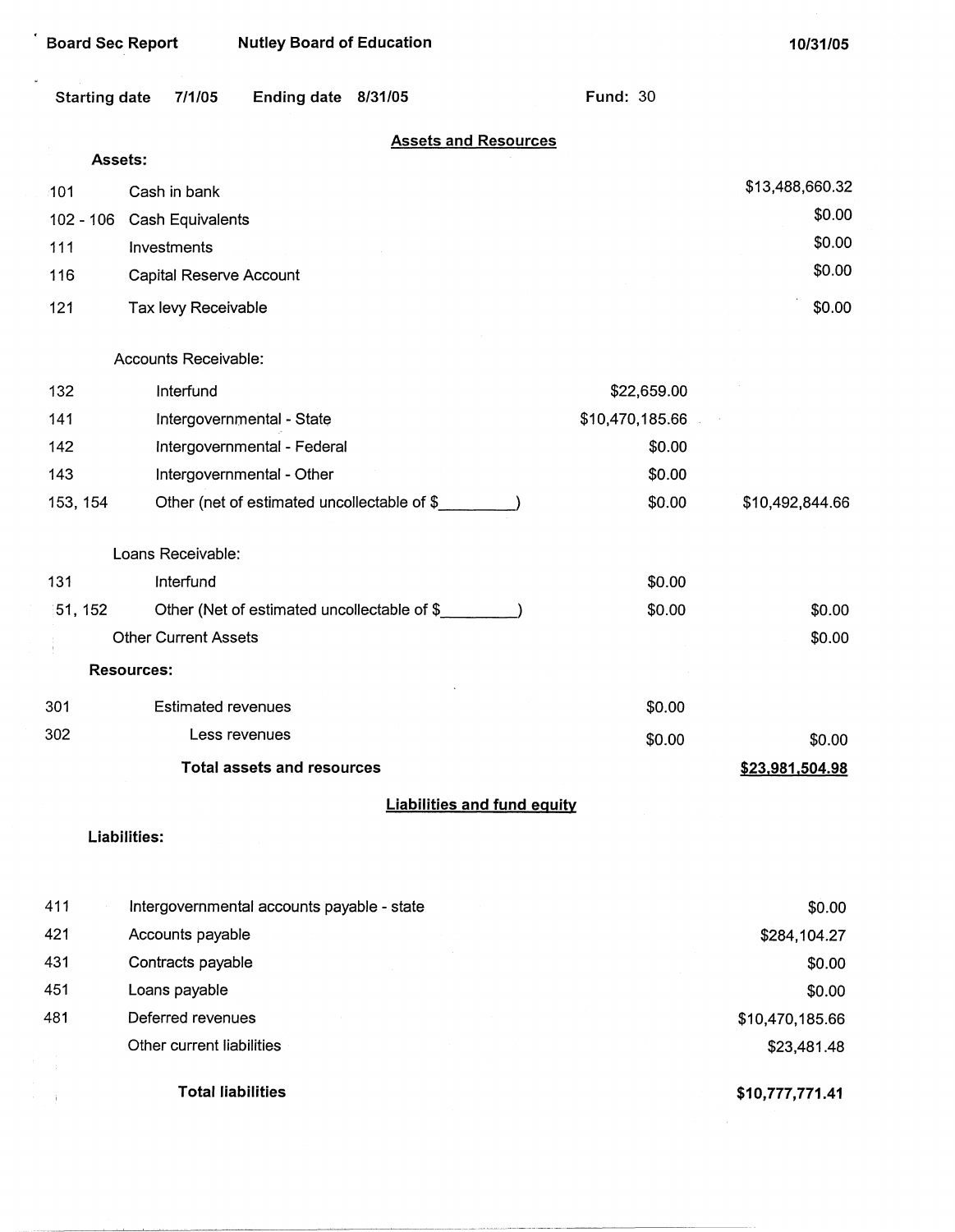| <b>Starting date</b> | 7/1/05                     | <b>Ending date</b>                              | 8/31/05                                                |                                    | <b>Fund: 30</b>                 |                                    |
|----------------------|----------------------------|-------------------------------------------------|--------------------------------------------------------|------------------------------------|---------------------------------|------------------------------------|
| <b>Fund Balance:</b> |                            |                                                 |                                                        |                                    |                                 |                                    |
| Appropriated:        |                            |                                                 |                                                        |                                    |                                 |                                    |
| 753,754              |                            | Reserve for encumbrances                        |                                                        |                                    | \$1,238,266.72                  |                                    |
| 761                  |                            | Capital reserve account - July                  |                                                        |                                    | \$0.00                          |                                    |
| 604                  |                            | Add: Increase in capital reserve                |                                                        |                                    | \$0.00                          |                                    |
| 307                  |                            |                                                 | Less: Budgeted w/d from capital reserve eligible costs |                                    | \$0.00                          |                                    |
| 309                  |                            |                                                 | Less: Budgeted w/d from capital reserve excess costs   |                                    | \$0.00                          | \$0.00                             |
| 762                  |                            | Adult education programs                        |                                                        |                                    | \$0.00                          |                                    |
| 751,752,76x          | Other reserves             |                                                 |                                                        |                                    | \$12,863,602.02                 |                                    |
| 601                  | Appropriations             |                                                 |                                                        | \$22,658,907.96                    |                                 |                                    |
| 602                  |                            | Less: Expenditures                              | $(\$228, 295.48)$                                      |                                    |                                 |                                    |
|                      |                            | Encumbrances                                    | (\$1,238,266.72)                                       | (\$1,466,562.20)                   | \$21,192,345.76                 |                                    |
|                      | <b>Total appropriated</b>  |                                                 |                                                        |                                    | \$35,294,214.50                 |                                    |
| Unappropriated:      |                            |                                                 |                                                        |                                    |                                 |                                    |
| 770                  |                            | Fund balance, July 1                            |                                                        |                                    | \$0.00                          |                                    |
| 303                  |                            | Budgeted fund balance                           |                                                        |                                    | (\$22,090,480.93)               |                                    |
|                      | Total fund balance         |                                                 |                                                        |                                    |                                 | \$13,203,733.57                    |
|                      |                            | <b>Total liabilities and fund equity</b>        |                                                        |                                    |                                 | \$23,981,504.98                    |
|                      |                            | <b>Recapitulation of Budgeted Fund Balance:</b> |                                                        |                                    |                                 |                                    |
| Appropriations       |                            |                                                 |                                                        | <b>Budgeted</b><br>\$22,658,907.96 | <u>Actual</u><br>\$1,466,562.20 | <b>Variance</b><br>\$21,192,345.76 |
| Revenues             |                            |                                                 |                                                        | \$0.00                             | \$0.00                          | \$0.00                             |
| Subtotal             |                            |                                                 |                                                        | \$22,658,907.96                    | \$1,466,562.20                  | \$21,192,345.76                    |
|                      |                            | Change in capital reserve account:              |                                                        |                                    |                                 |                                    |
|                      | Plus - Increase in reserve |                                                 |                                                        | \$0.00                             | \$0.00                          | \$0.00                             |
|                      |                            |                                                 |                                                        |                                    |                                 |                                    |

Less - Withdrawal from reserve **Subtotal** Less: Adjustment for prior year Budgeted fund balance \$0.00 \$22,658,907.96 (\$568,427.03) \$22,090,480.93 \$1,466,562.20 (\$568,427.03)

\$0.00 \$898, 135.17 \$21,192,345.76 \$21,192,345.76

Prepared and submitted by :

**Board Secretary** 

Date

**10/31/05** 

Board Sec Report Nutley Board of Education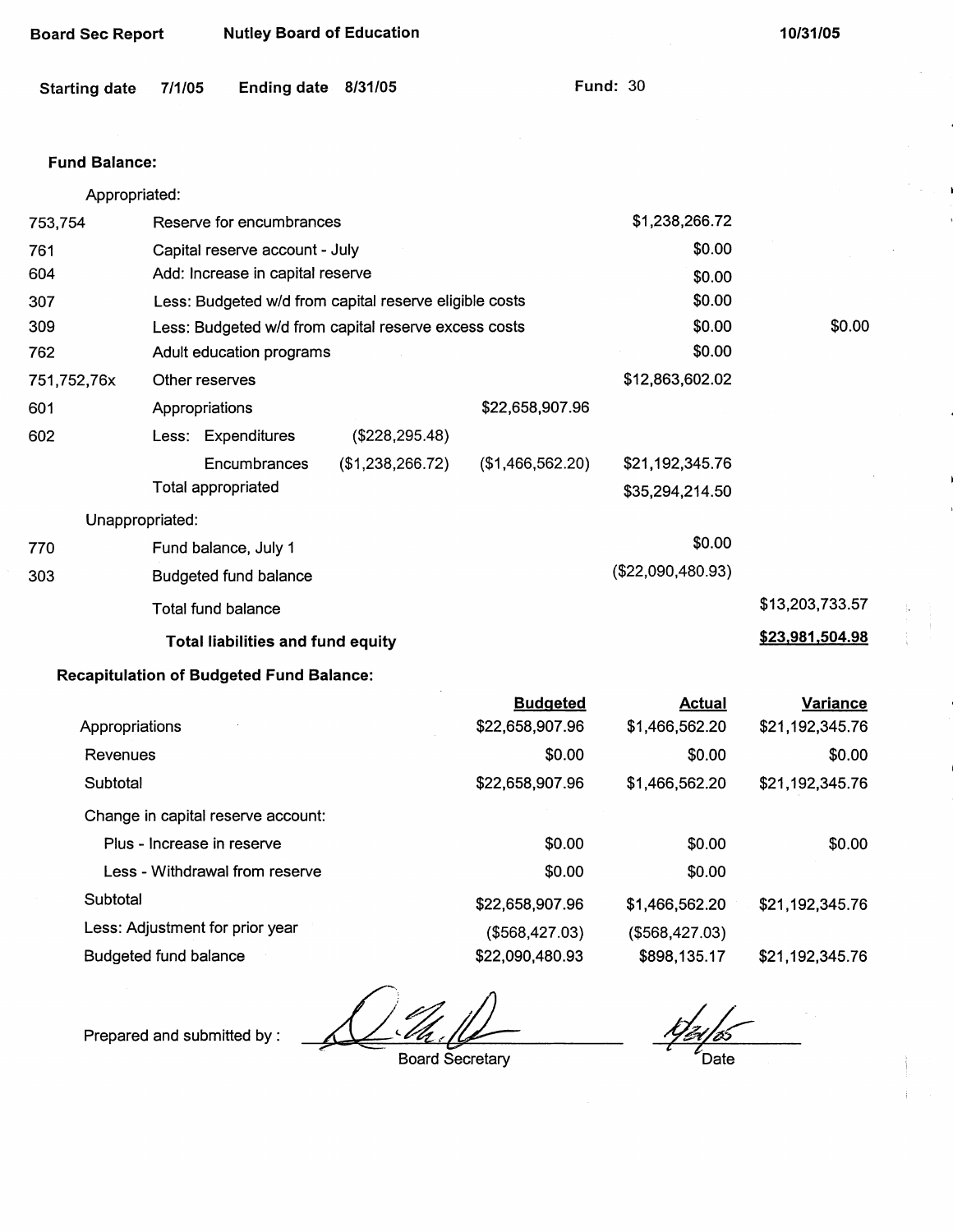| <b>Board Sec Report</b> |                             | <b>Nutley Board of Education</b>           |                                             |                                    |                 | 10/31/05       |
|-------------------------|-----------------------------|--------------------------------------------|---------------------------------------------|------------------------------------|-----------------|----------------|
| <b>Starting date</b>    | 7/1/05                      | Ending date 8/31/05                        |                                             |                                    | <b>Fund: 40</b> |                |
| Assets:                 |                             |                                            |                                             | <b>Assets and Resources</b>        |                 |                |
|                         |                             |                                            |                                             |                                    |                 | (\$489,497.38) |
| 101                     | Cash in bank                |                                            |                                             |                                    |                 | \$0.00         |
| $102 - 106$             | Cash Equivalents            |                                            |                                             |                                    |                 | \$0.00         |
| 111<br>116              | Investments                 |                                            |                                             |                                    |                 | \$0.00         |
|                         | Capital Reserve Account     |                                            |                                             |                                    |                 |                |
| 121                     | Tax levy Receivable         |                                            |                                             |                                    |                 | \$0.00         |
|                         | Accounts Receivable:        |                                            |                                             |                                    |                 |                |
| 132                     | Interfund                   |                                            |                                             |                                    | \$15,254.68     |                |
| 141                     |                             | Intergovernmental - State                  |                                             |                                    | \$0.00          |                |
| 142                     |                             | Intergovernmental - Federal                |                                             |                                    | \$0.00          |                |
| 143                     |                             | Intergovernmental - Other                  |                                             |                                    | \$0.00          |                |
| 153, 154                |                             |                                            | Other (net of estimated uncollectable of \$ |                                    | \$0.00          | \$15,254.68    |
|                         | Loans Receivable:           |                                            |                                             |                                    |                 |                |
| 131                     | Interfund                   |                                            |                                             |                                    | \$0.00          |                |
| 51, 152                 |                             |                                            | Other (Net of estimated uncollectable of \$ |                                    | \$0.00          | \$0.00         |
|                         | <b>Other Current Assets</b> |                                            |                                             |                                    |                 | \$0.00         |
|                         | <b>Resources:</b>           |                                            |                                             |                                    |                 |                |
| 301                     | <b>Estimated revenues</b>   |                                            |                                             |                                    | \$1,322,874.00  |                |
| 302                     |                             | Less revenues                              |                                             |                                    | (\$5,837.00)    | \$1,317,037.00 |
|                         |                             | <b>Total assets and resources</b>          |                                             |                                    |                 | \$842,794.30   |
|                         |                             |                                            |                                             | <b>Liabilities and fund equity</b> |                 |                |
|                         | Liabilities:                |                                            |                                             |                                    |                 |                |
| 101                     | Cash in bank                |                                            |                                             |                                    |                 | (\$489,497.38) |
| 411                     |                             | Intergovernmental accounts payable - state |                                             |                                    |                 | \$0.00         |
| 421                     | Accounts payable            |                                            |                                             |                                    |                 | \$0.00         |
| 431                     | Contracts payable           |                                            |                                             |                                    |                 | \$0.00         |
| 451                     | Loans payable               |                                            |                                             |                                    |                 | \$0.00         |
| 481                     | Deferred revenues           |                                            |                                             |                                    |                 | \$0.00         |
|                         | Other current liabilities   |                                            |                                             |                                    |                 | \$8,761.76     |
|                         |                             | <b>Total liabilities</b>                   |                                             |                                    |                 | \$8,761.76     |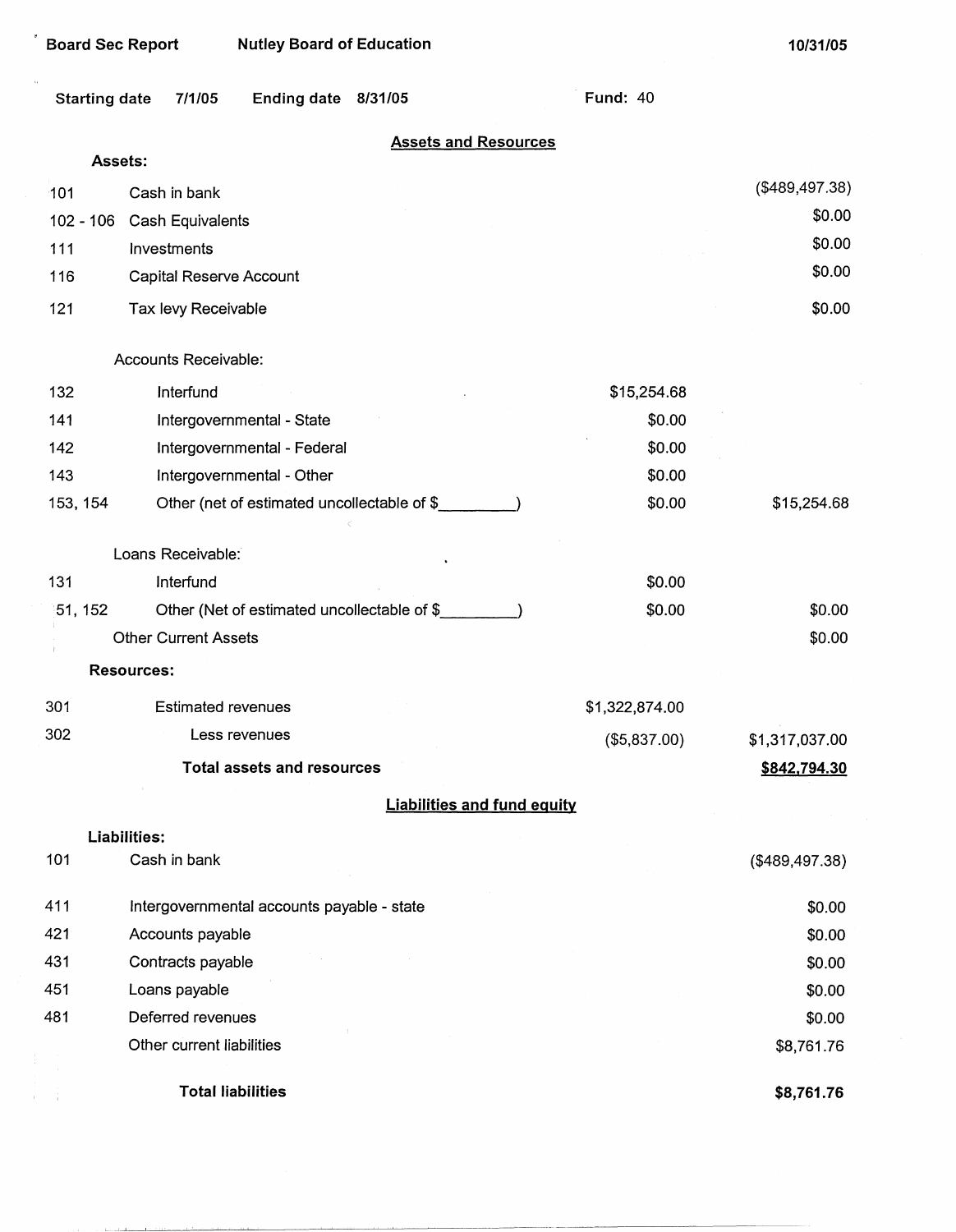| <b>Board Sec Report</b> |                                                                | <b>Nutley Board of Education</b>                |                                                        |                  |                 | 10/31/05         |
|-------------------------|----------------------------------------------------------------|-------------------------------------------------|--------------------------------------------------------|------------------|-----------------|------------------|
| <b>Starting date</b>    | 7/1/05                                                         | Ending date 8/31/05                             |                                                        |                  | <b>Fund: 40</b> |                  |
| <b>Fund Balance:</b>    |                                                                |                                                 |                                                        |                  |                 |                  |
| Appropriated:           |                                                                |                                                 |                                                        |                  |                 |                  |
| 753,754                 |                                                                | Reserve for encumbrances                        |                                                        |                  | \$127,875.00    |                  |
| 761                     |                                                                | Capital reserve account - July                  |                                                        |                  | \$0.00          |                  |
| 604                     |                                                                | Add: Increase in capital reserve                |                                                        |                  | \$0.00          |                  |
| 307                     |                                                                |                                                 | Less: Budgeted w/d from capital reserve eligible costs |                  | \$0.00          |                  |
| 309                     | \$0.00<br>Less: Budgeted w/d from capital reserve excess costs |                                                 |                                                        |                  |                 | \$0.00           |
| 762                     |                                                                | Adult education programs                        |                                                        |                  | \$0.00          |                  |
| 751,752,76x             | Other reserves                                                 |                                                 |                                                        |                  | \$0.00          |                  |
| 601                     | Appropriations                                                 |                                                 |                                                        | \$1,322,874.00   |                 |                  |
| 602                     |                                                                | Less: Expenditures                              | (\$495,335.01)                                         |                  |                 |                  |
|                         |                                                                | Encumbrances                                    | (\$127,875.00)                                         | (\$623, 210.01)  | \$699,663.99    |                  |
|                         | Total appropriated                                             |                                                 |                                                        |                  | \$827,538.99    |                  |
| Unappropriated:         |                                                                |                                                 |                                                        |                  |                 |                  |
| 770                     |                                                                | Fund balance, July 1                            |                                                        |                  | \$6,493.05      |                  |
| 303                     |                                                                | <b>Budgeted fund balance</b>                    |                                                        |                  | \$0.00          |                  |
|                         | Total fund balance                                             |                                                 |                                                        |                  |                 | \$834,032.04     |
|                         |                                                                | <b>Total liabilities and fund equity</b>        |                                                        |                  |                 | \$842,793.80     |
|                         |                                                                | <b>Recapitulation of Budgeted Fund Balance:</b> |                                                        |                  |                 |                  |
|                         |                                                                |                                                 |                                                        | <b>Budgeted</b>  | <b>Actual</b>   | <b>Variance</b>  |
| Appropriations          |                                                                |                                                 |                                                        | \$1,322,874.00   | \$623,210.01    | \$699,663.99     |
| Revenues                |                                                                |                                                 |                                                        | (\$1,322,874.00) | (\$5,837.00)    | (\$1,317,037.00) |

| Subtotal                           | \$0.00 | \$617,373.01 | (\$617,373.01) |
|------------------------------------|--------|--------------|----------------|
| Change in capital reserve account: |        |              |                |
| Plus - Increase in reserve         | \$0.00 | \$0.00       | \$0.00         |
| Less - Withdrawal from reserve     | \$0.00 | \$0.00       |                |
| Subtotal                           | \$0.00 | \$617,373.01 | (\$617,373.01) |
| Less: Adjustment for prior year    | \$0.00 | \$0.00       |                |
| Budgeted fund balance              | \$0.00 | \$617,373.01 | (\$617,373.01) |

Board Secretary

Prepared and submitted by :

 $\frac{102}{105}$ Date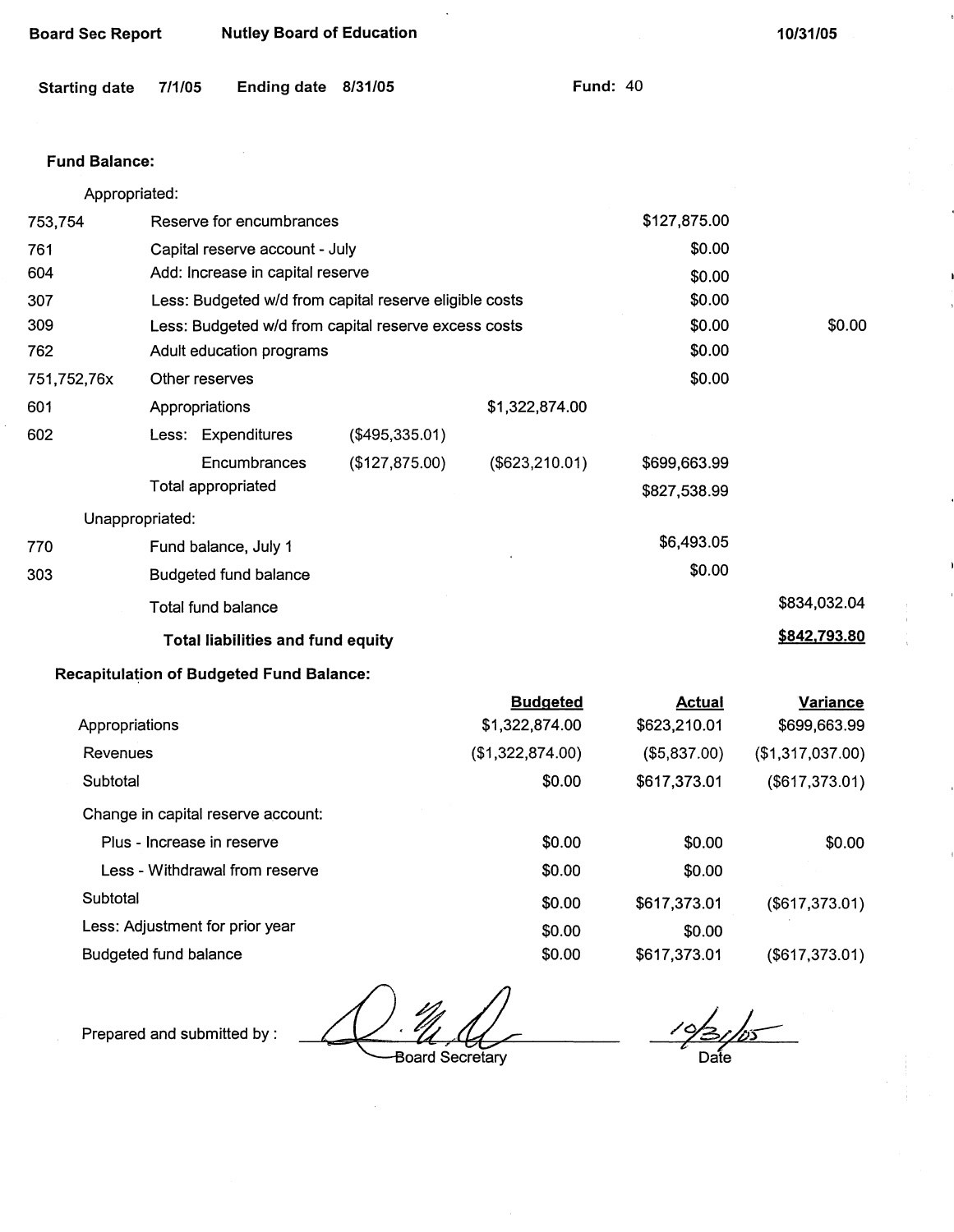| <b>Nutley Board of Education</b><br><b>Board Sec Report</b> |                             |                                             |                             |                                    | 10/31/05        |               |
|-------------------------------------------------------------|-----------------------------|---------------------------------------------|-----------------------------|------------------------------------|-----------------|---------------|
| <b>Starting date</b>                                        | 7/1/05                      | Ending date 8/31/05                         |                             |                                    | <b>Fund: 50</b> |               |
|                                                             | Assets:                     |                                             | <b>Assets and Resources</b> |                                    |                 |               |
| 101                                                         | Cash in bank                |                                             |                             |                                    |                 | (\$10,639.53) |
| $102 - 106$                                                 | Cash Equivalents            |                                             |                             |                                    |                 | \$0.00        |
| 111                                                         | Investments                 |                                             |                             |                                    |                 | \$0.00        |
| 116                                                         | Capital Reserve Account     |                                             |                             |                                    |                 | \$0.00        |
| 121                                                         |                             |                                             |                             |                                    |                 | \$0.00        |
|                                                             | Tax levy Receivable         |                                             |                             |                                    |                 |               |
|                                                             | Accounts Receivable:        |                                             |                             |                                    |                 |               |
| 132                                                         | Interfund                   |                                             |                             |                                    | \$0.00          |               |
| 141                                                         |                             | Intergovernmental - State                   |                             |                                    | \$0.00          |               |
| 142                                                         |                             | Intergovernmental - Federal                 |                             |                                    | \$0.00          |               |
| 143                                                         |                             | Intergovernmental - Other                   |                             |                                    | \$0.00          |               |
| 153, 154                                                    |                             | Other (net of estimated uncollectable of \$ |                             |                                    | \$0.00          | \$0.00        |
|                                                             | Loans Receivable:           |                                             |                             |                                    |                 |               |
| 131                                                         | Interfund                   |                                             |                             |                                    | \$0.00          |               |
| 51, 152                                                     |                             | Other (Net of estimated uncollectable of \$ |                             |                                    | \$0.00          | \$0.00        |
|                                                             | <b>Other Current Assets</b> |                                             |                             |                                    |                 | \$15,874.03   |
|                                                             | <b>Resources:</b>           |                                             |                             |                                    |                 |               |
| 301                                                         | <b>Estimated revenues</b>   |                                             |                             |                                    | \$0.00          |               |
| 302                                                         |                             | Less revenues                               |                             |                                    | (\$20,645.15)   | (\$20,645.15) |
|                                                             |                             | <b>Total assets and resources</b>           |                             |                                    |                 | (\$15,410.65) |
|                                                             |                             |                                             |                             | <b>Liabilities and fund equity</b> |                 |               |
|                                                             | Liabilities:                |                                             |                             |                                    |                 |               |
| 101                                                         | Cash in bank                |                                             |                             |                                    |                 | (\$10,639.53) |
| 411                                                         |                             | Intergovernmental accounts payable - state  |                             |                                    |                 | \$0.00        |
| 421                                                         | Accounts payable            |                                             |                             |                                    |                 | \$0.00        |
| 431                                                         | Contracts payable           |                                             |                             |                                    |                 | \$0.00        |
| 451                                                         | Loans payable               |                                             |                             |                                    |                 | \$0.00        |
| 481                                                         | Deferred revenues           |                                             |                             |                                    |                 | \$4,051.52    |
|                                                             | Other current liabilities   |                                             |                             |                                    |                 | \$7,419.83    |
|                                                             |                             | <b>Total liabilities</b>                    |                             |                                    |                 | \$11,471.35   |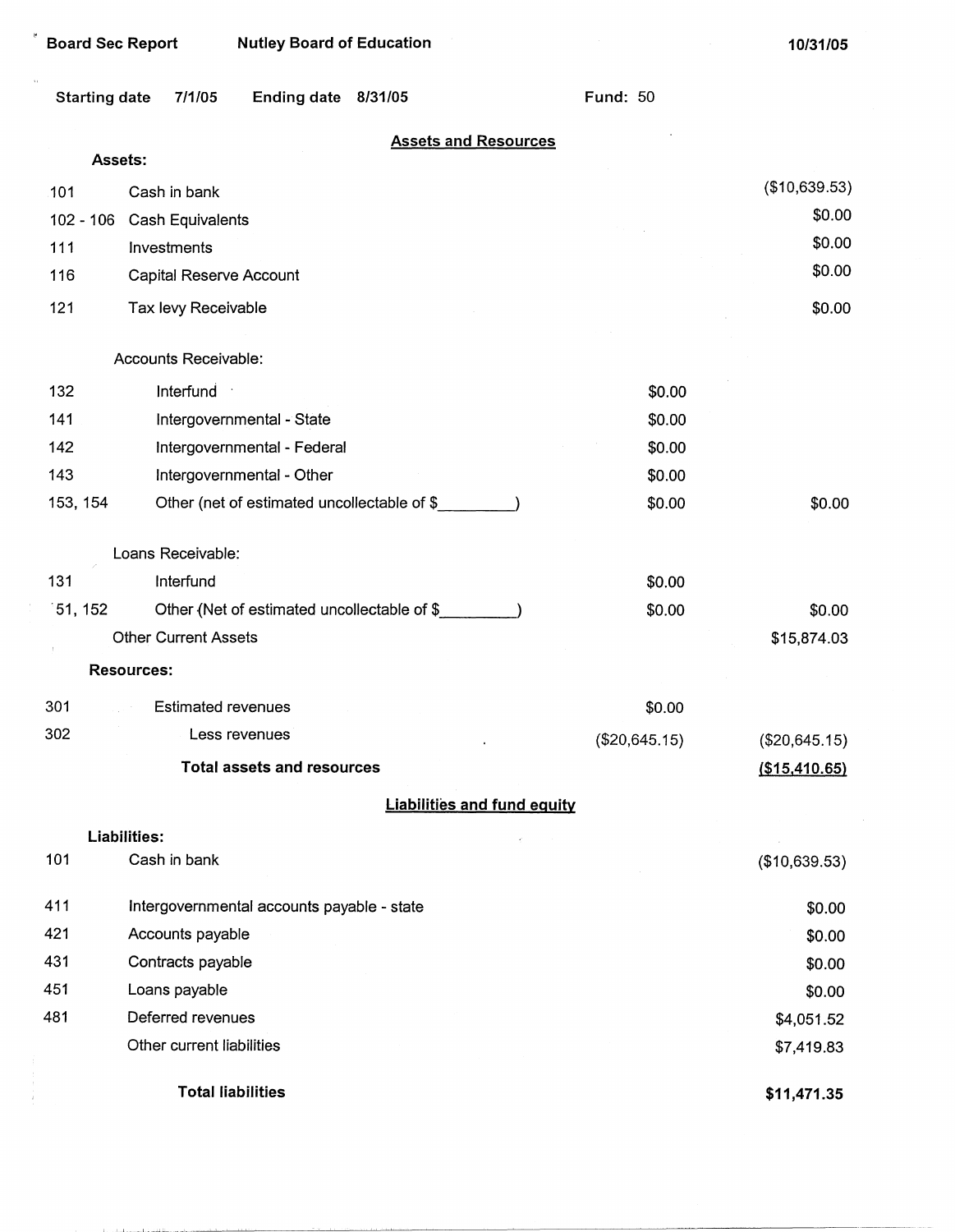| Board Sec Report | <b>Nutley Board of Education</b> |
|------------------|----------------------------------|
|------------------|----------------------------------|

**10/31/05** 

| <b>Starting date</b> | 7/1/05 | Ending date 8/31/05 |  |  |
|----------------------|--------|---------------------|--|--|
|----------------------|--------|---------------------|--|--|

Fund: 50

 $\hat{\boldsymbol{\epsilon}}$ 

## Fund **Balance:**

| Appropriated:  |                                                        |                                |                 |                |                 |
|----------------|--------------------------------------------------------|--------------------------------|-----------------|----------------|-----------------|
| 753,754        | Reserve for encumbrances                               |                                | \$125,623.34    |                |                 |
| 761            |                                                        | Capital reserve account - July |                 | \$0.00         |                 |
| 604            | Add: Increase in capital reserve                       |                                |                 | \$0.00         |                 |
| 307            | Less: Budgeted w/d from capital reserve eligible costs |                                |                 | \$0.00         |                 |
| 309            | Less: Budgeted w/d from capital reserve excess costs   |                                |                 | \$0.00         | \$0.00          |
| 762            | Adult education programs                               |                                |                 | \$0.00         |                 |
| 751,752,76x    | Other reserves                                         |                                |                 | \$0.00         |                 |
| 601            | Appropriations                                         |                                | \$0.00          |                |                 |
| 602            | Less: Expenditures                                     | (\$26,882.00)                  |                 |                |                 |
|                | Encumbrances                                           | (\$125,623.34)                 | (\$152,505.34)  | (\$152,505.34) |                 |
|                | Total appropriated                                     |                                |                 | (\$26,882.00)  |                 |
|                | Unappropriated:                                        |                                |                 |                |                 |
| 770            | Fund balance, July 1                                   |                                |                 | \$0.00         |                 |
| 303            | <b>Budgeted fund balance</b>                           |                                |                 | \$0.00         |                 |
|                | Total fund balance                                     |                                |                 |                | (\$26,882.00)   |
|                | <b>Total liabilities and fund equity</b>               |                                |                 |                | (\$15,410.65)   |
|                | <b>Recapitulation of Budgeted Fund Balance:</b>        |                                |                 |                |                 |
|                |                                                        |                                | <b>Budgeted</b> | <b>Actual</b>  | <b>Variance</b> |
| Appropriations |                                                        |                                | \$0.00          | \$152,505.34   | (\$152,505.34)  |
| Revenues       |                                                        |                                | \$0.00          | (\$20,645.15)  | \$20,645.15     |
| Subtotal       |                                                        |                                | \$0.00          | \$131,860.19   | (\$131,860.19)  |
|                | Change in capital reserve account:                     |                                |                 |                |                 |
|                | Plus - Increase in reserve                             |                                | \$0.00          | \$0.00         | \$0.00          |
|                | Less - Withdrawal from reserve                         |                                | \$0.00          | \$0.00         |                 |
| Subtotal       |                                                        |                                | \$0.00          | \$131,860.19   | (\$131,860.19)  |
|                | Less: Adjustment for prior year                        |                                | \$0.00          | \$0.00         |                 |
|                | <b>Budgeted fund balance</b>                           |                                | \$0.00          | \$131,860.19   | (\$131,860.19)  |

 $\frac{M}{\frac{M}{\frac{M}{\sqrt{M}}}}$  Board Secretary  $\blacktriangle$ 

Prepared and submitted by :

10/31 Date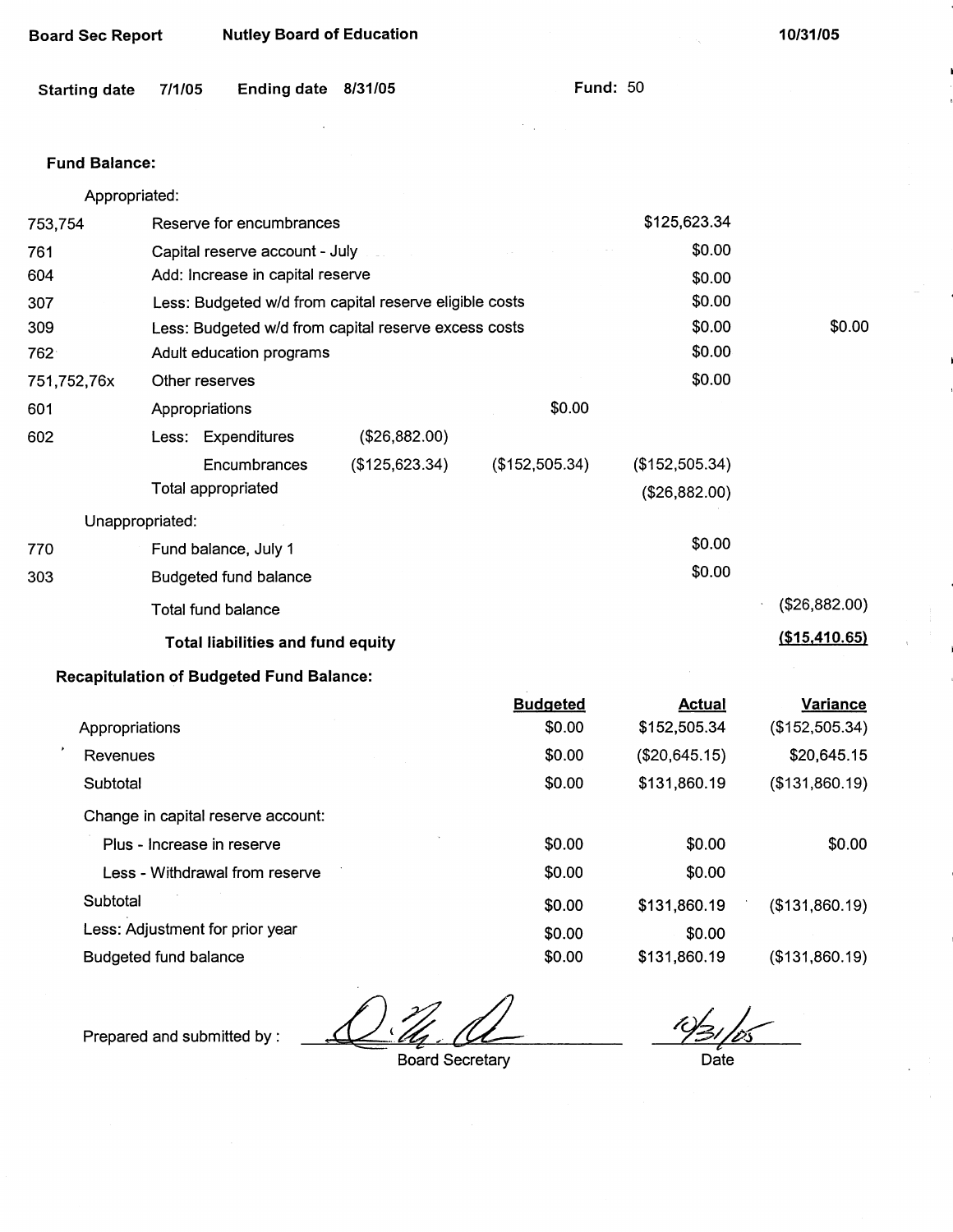| <b>Board Sec Report</b>                                         | <b>Nutley Board of Education</b>            |                             |                                    |                 | 10/31/05     |
|-----------------------------------------------------------------|---------------------------------------------|-----------------------------|------------------------------------|-----------------|--------------|
| $\left\langle i\right\rangle$<br><b>Starting date</b><br>7/1/05 | <b>Ending date</b>                          | 8/31/05                     |                                    | <b>Fund: 55</b> |              |
|                                                                 |                                             | <b>Assets and Resources</b> |                                    |                 |              |
| Assets:                                                         |                                             |                             |                                    |                 |              |
| Cash in bank<br>101                                             |                                             |                             |                                    |                 | \$69,475.90  |
| 102 - 106<br>Cash Equivalents                                   |                                             |                             |                                    |                 | \$500.00     |
| 111<br>Investments                                              |                                             |                             |                                    |                 | \$0.00       |
| 116<br>Capital Reserve Account                                  |                                             |                             |                                    |                 | \$0.00       |
| 121<br>Tax levy Receivable                                      |                                             |                             |                                    |                 | \$0.00       |
| Accounts Receivable:                                            |                                             |                             |                                    |                 |              |
| 132<br>Interfund                                                |                                             |                             |                                    | \$38,836.94     |              |
| 141                                                             | Intergovernmental - State                   |                             |                                    |                 |              |
| 142<br>Intergovernmental - Federal                              |                                             |                             |                                    | \$0.00          |              |
| 143                                                             | Intergovernmental - Other                   |                             | \$0.00                             |                 |              |
| 153, 154                                                        | Other (net of estimated uncollectable of \$ |                             |                                    | \$0.00          | \$38,836.94  |
| Loans Receivable:                                               |                                             |                             |                                    |                 |              |
| 131<br>Interfund                                                |                                             |                             |                                    | \$0.00          |              |
| 151, 152                                                        | Other (Net of estimated uncollectable of \$ |                             |                                    | \$0.00          | \$0.00       |
| <b>Other Current Assets</b>                                     |                                             |                             |                                    |                 | \$0.00       |
| <b>Resources:</b>                                               |                                             |                             |                                    |                 |              |
| 301<br><b>Estimated revenues</b>                                |                                             |                             |                                    | \$0.00          |              |
| 302                                                             | Less revenues<br>(\$9,238.16)               |                             |                                    |                 | (\$9,238.16) |
|                                                                 | <b>Total assets and resources</b>           |                             |                                    |                 | \$99,574.68  |
|                                                                 |                                             |                             | <b>Liabilities and fund equity</b> |                 |              |
| Liabilities:                                                    |                                             |                             |                                    |                 |              |
| 411                                                             | Intergovernmental accounts payable - state  |                             |                                    |                 | \$0.00       |
| 421<br>Accounts payable                                         |                                             |                             |                                    |                 | \$0.00       |
| 431<br>Contracts payable                                        |                                             |                             |                                    |                 | \$0.00       |
| 451<br>Loans payable                                            |                                             |                             |                                    |                 | \$0.00       |
| 481<br>Deferred revenues                                        |                                             |                             | \$0.00                             |                 |              |

Other current liabilities

 $\frac{1}{2}$  $\mathbf{j}$ 

 $\bar{\partial}$ 

**Total liabilities** 

**\$183,840.66** 

 $\sim 10$ 

\$183,840.66